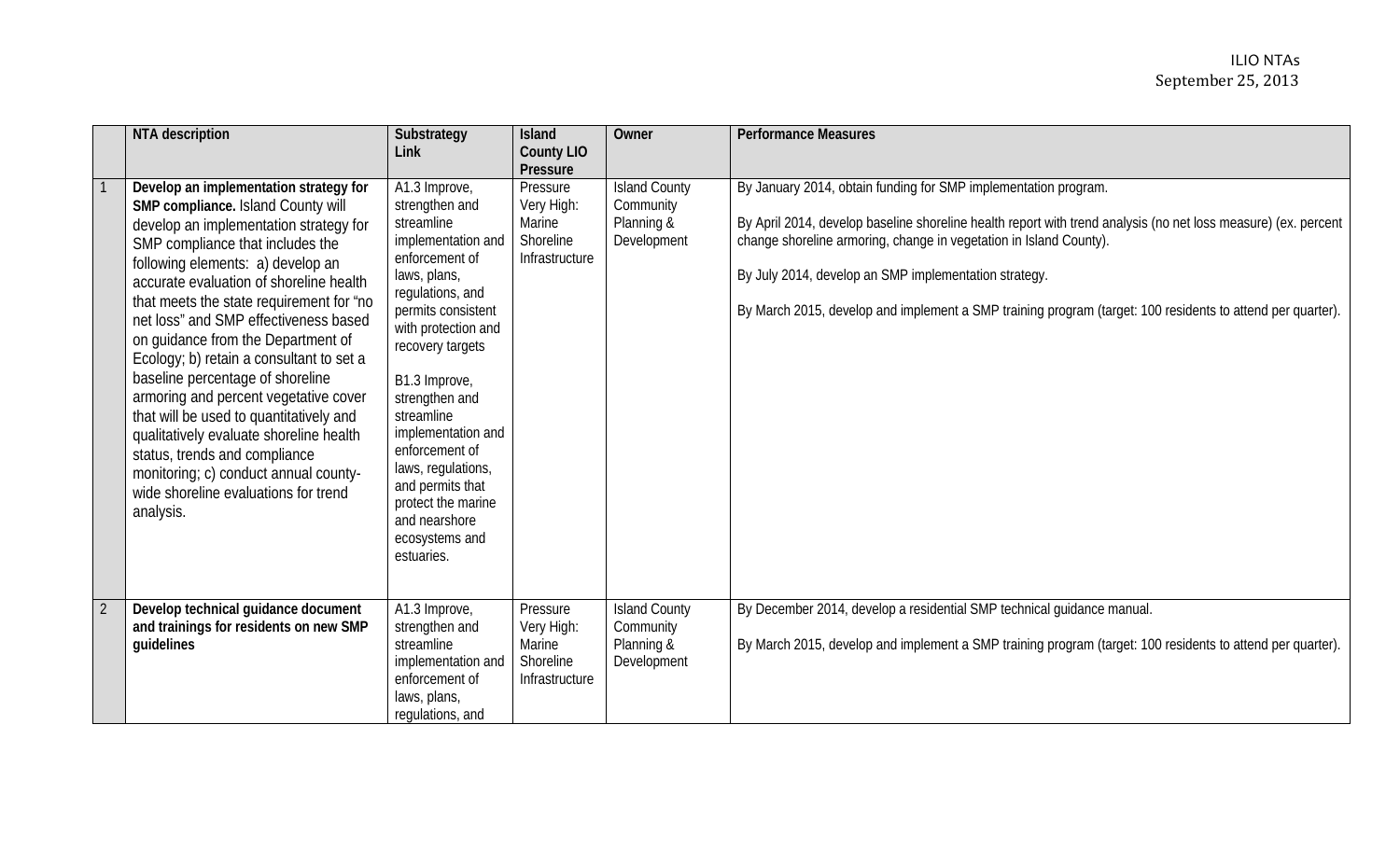|                |                                                                                                                                                                                                                                                                                                                                                                                                       | permits consistent<br>with protection and<br>recovery targets                                                                                                                                                                                                                                                                                                                                                                                       |                                                                      |                                                                   |                                                                                                                                                                                                                                                                                                                                                                                                                                                                                                                                                                                                                                                                                                                                                       |
|----------------|-------------------------------------------------------------------------------------------------------------------------------------------------------------------------------------------------------------------------------------------------------------------------------------------------------------------------------------------------------------------------------------------------------|-----------------------------------------------------------------------------------------------------------------------------------------------------------------------------------------------------------------------------------------------------------------------------------------------------------------------------------------------------------------------------------------------------------------------------------------------------|----------------------------------------------------------------------|-------------------------------------------------------------------|-------------------------------------------------------------------------------------------------------------------------------------------------------------------------------------------------------------------------------------------------------------------------------------------------------------------------------------------------------------------------------------------------------------------------------------------------------------------------------------------------------------------------------------------------------------------------------------------------------------------------------------------------------------------------------------------------------------------------------------------------------|
| $\overline{3}$ | Improve Island County GIS capability<br>to support land use analysis,<br>planning, permitting decisions, and<br>enforcement with respect to Adaptive<br>Management and Shoreline Master<br>Program requirements. Island County<br>will develop Standard Operating<br>Procedures for updating data and<br>consistency in its data storage network<br>to ensure usage consistency and<br>relevant data. | B1.1 Use complete,<br>accurate and<br>recent information<br>in shoreline<br>planning and<br>decision making at<br>the site-specific<br>and regional levels.<br>C2.1 Manage<br>urban runoff at the<br>basin and<br>watershed scale.<br>A1.2 Support local<br>governments to<br>adopt and<br>implement plans,<br>regulations and<br>policies consistent<br>with protection and<br>recovery targets,<br>and incorporate<br>climate change<br>forecasts | Pressure<br>Very High:<br>Runoff from<br><b>Built</b><br>Environment | <b>Island County</b><br>Department of<br><b>Natural Resources</b> | By September 2014, Develop GIS SOP for Island County departments that support GIS data management<br>procedure described which would enable geographically tracking professional reports and permitting activity<br>in shoreline areas.<br>By September 2014, increase number of GIS license available to Island County staff.<br>By December 2014, increase IC staff trained and utilizing GIS technology in their daily activities that result in<br>geospatial data collection.<br>By June 2015, develop a comprehensive GIS map of Island County detailing permits, buffers, and forest<br>cover based on updated layers.<br>By December 2015, develop a formal report recommending monitoring, restoration and habitat protection<br>priorities. |
| $\overline{4}$ | Decrease the use of shoreline armor, or                                                                                                                                                                                                                                                                                                                                                               | B2.3 Remove                                                                                                                                                                                                                                                                                                                                                                                                                                         | Pressure                                                             | <b>Island County</b>                                              | By December 2013, secure funding for armor avoidance and alternatives to hard shore armoring program.                                                                                                                                                                                                                                                                                                                                                                                                                                                                                                                                                                                                                                                 |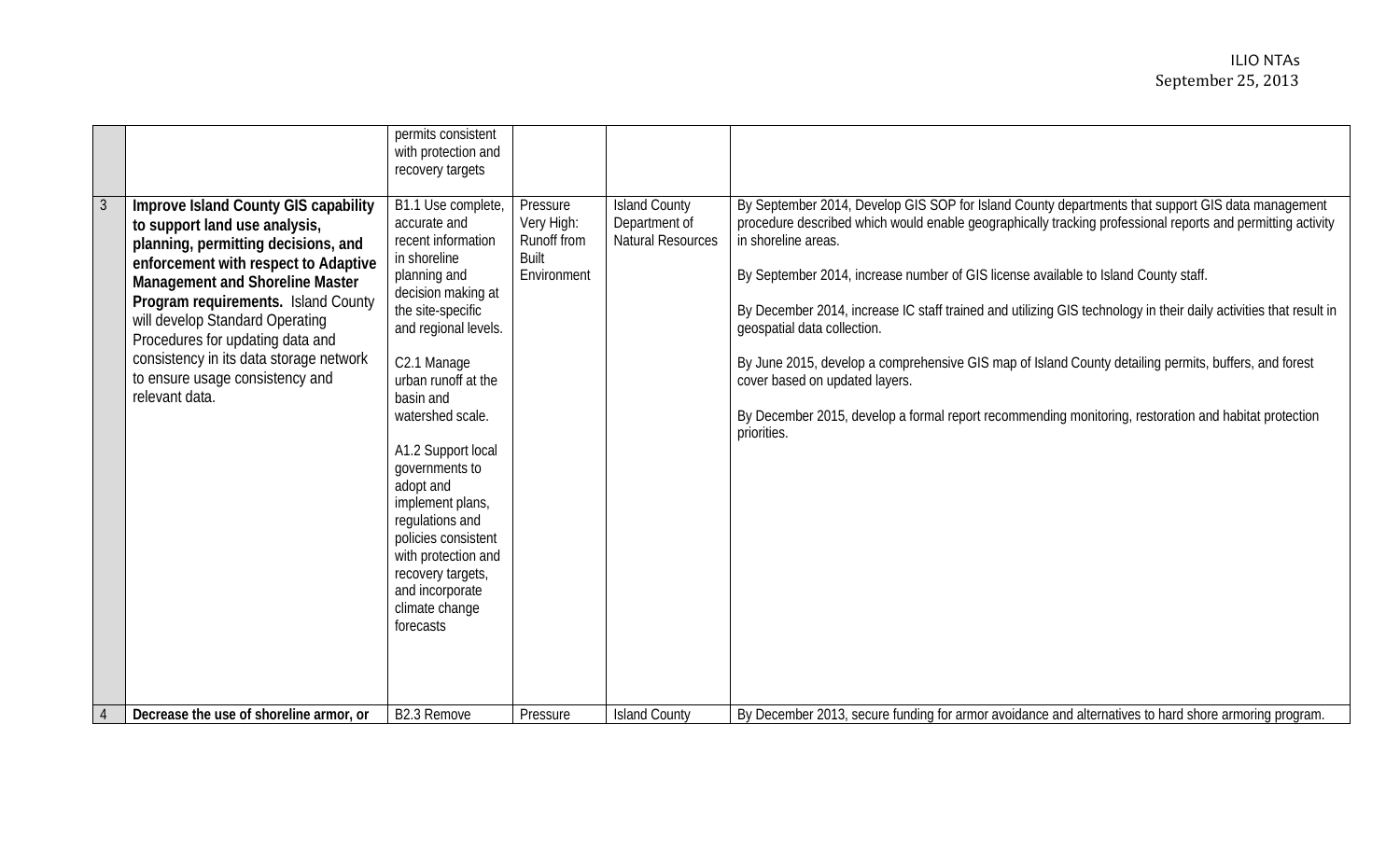## ILIO NTAs September 25, 2013

|                | in those instances where armor is<br>absolutely necessary, increase the<br>utilization of soft-shore protection to<br>address shoreline protection concerns.<br>This effort will address two target<br>audiences, Island County permitting staff<br>and shoreline property owners. Education,<br>outreach and behavior change strategies<br>will be used.<br>Island County will engage its permitting<br>staff and shoreline property owners in an<br>extensive education and outreach<br>campaign to meet its target of<br>decreasing the use of shore armor and<br>soft-shore protection. The campaign will<br>utilize appropriate behavior change<br>strategies and technical/scientific data to<br>support changes within the community.<br>Island County will seek funding to<br>provide technical assistance to<br>landowners and to monitor program<br>effectiveness. | armoring, and use<br>soft armoring<br>replacement or<br>landward setbacks<br>when armoring<br>fails, needs repair,<br>is non protective,<br>and during<br>redevelopment. | Very High:<br>Marine<br>Shoreline<br>Infrastructure             | Planning &<br>Community<br>Development                            | By February 2014, establish an updated baseline map of shore armor in Island County using historical data.<br>By February 2014, train Island County CP&D staff on hard shore armoring alternatives. Including a checklist<br>(evaluation of soft shore protection potential) for permit review and planning documents.<br>By March 2014, develop shore protection landowner training program.<br>By March 2014, develop soft shore protection guidance document for residents (all who come to CP&D<br>counter regarding shoreline armoring permit). This would include an interactive website for residents to learn<br>the reasons for choosing alternatives to hard shore armoring. |
|----------------|------------------------------------------------------------------------------------------------------------------------------------------------------------------------------------------------------------------------------------------------------------------------------------------------------------------------------------------------------------------------------------------------------------------------------------------------------------------------------------------------------------------------------------------------------------------------------------------------------------------------------------------------------------------------------------------------------------------------------------------------------------------------------------------------------------------------------------------------------------------------------|--------------------------------------------------------------------------------------------------------------------------------------------------------------------------|-----------------------------------------------------------------|-------------------------------------------------------------------|----------------------------------------------------------------------------------------------------------------------------------------------------------------------------------------------------------------------------------------------------------------------------------------------------------------------------------------------------------------------------------------------------------------------------------------------------------------------------------------------------------------------------------------------------------------------------------------------------------------------------------------------------------------------------------------|
| $\overline{5}$ | Remove hard shore armor and, where<br>feasible, replace with soft shore<br>protection where erosion control is<br>needed to protect houses. Develop a<br>program for education & behavior change<br>on shoreline armoring in Island County.                                                                                                                                                                                                                                                                                                                                                                                                                                                                                                                                                                                                                                  | B2.3 Remove<br>armoring, and use<br>soft shore<br>protection<br>replacement or<br>landward setbacks                                                                      | Pressure<br>Very High:<br>Marine<br>Shoreline<br>Infrastructure | <b>Island County</b><br>Department of<br><b>Natural Resources</b> | By December 2013, secure funding for soft shore protection technical assistance and removal program<br>(vouchers for removing bulkheads) (target: 5 properties to receive technical assistance per quarter).<br>By December 2013, secure funding for forage fish spawning surveys to establish baseline data and<br>effectiveness monitoring to validate decision for removing armoring. Monitoring to begin Spring 2014.                                                                                                                                                                                                                                                              |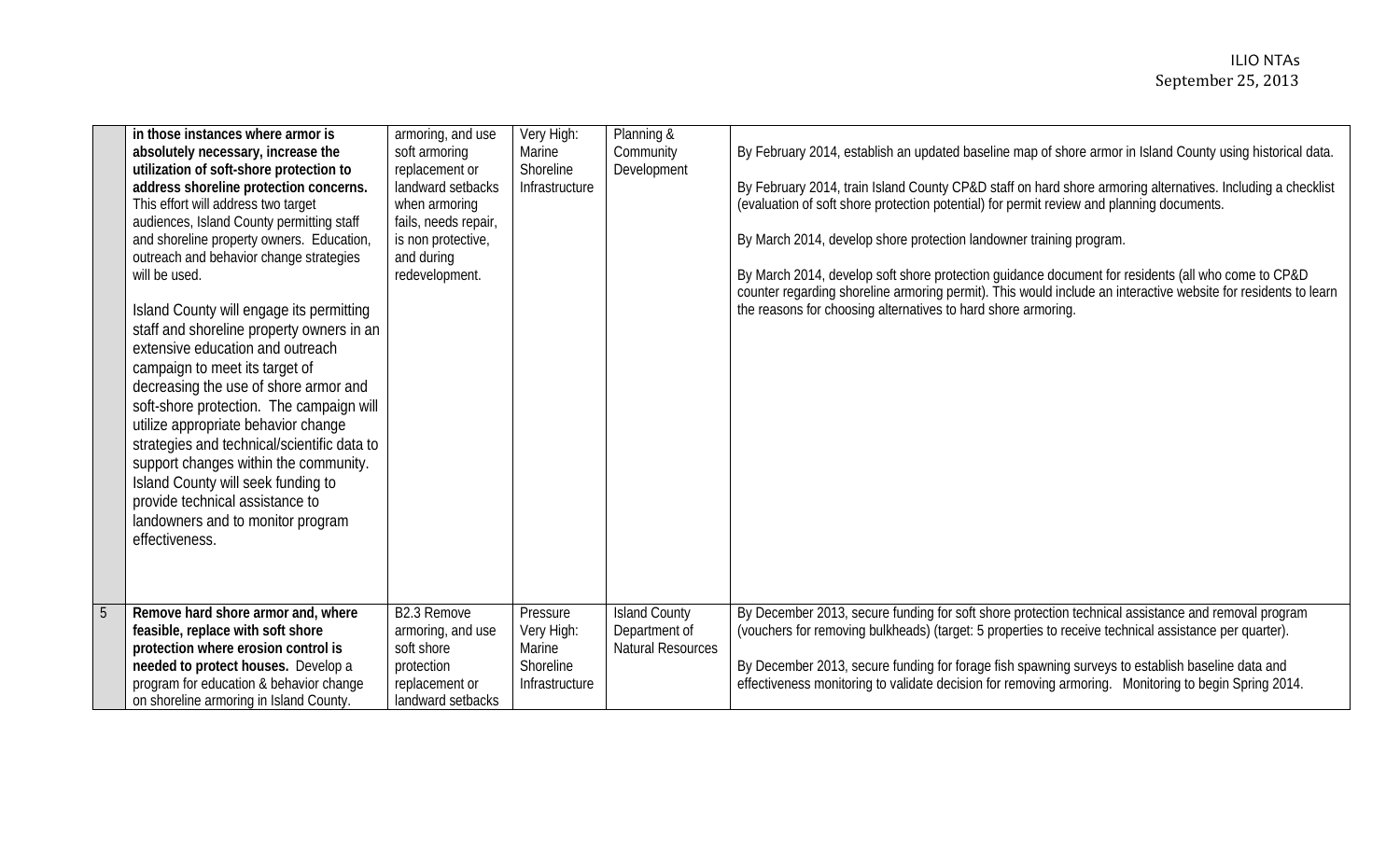|   | Social marketing will be applied to program<br>development. Financial incentives (i.e. free<br>site visits from experts, and grants for cost<br>share, design, permitting, etc) will be offered<br>to implement armor removal and possibly<br>install soft shore protection.<br>This program will include<br>monitoring beach ecosystem health on<br>removal and conversion projects (from hard<br>shore to soft shore) to provide justification. | when armoring<br>fails, needs repair,<br>is non protective,<br>and during<br>redevelopment                                                                                                                                           |                                                                 |                       | By January 2016, total amount of armor removed is greater than new armor installed (not including armor<br>replacement).                                                                                                                                                                                                                                                                                   |
|---|---------------------------------------------------------------------------------------------------------------------------------------------------------------------------------------------------------------------------------------------------------------------------------------------------------------------------------------------------------------------------------------------------------------------------------------------------|--------------------------------------------------------------------------------------------------------------------------------------------------------------------------------------------------------------------------------------|-----------------------------------------------------------------|-----------------------|------------------------------------------------------------------------------------------------------------------------------------------------------------------------------------------------------------------------------------------------------------------------------------------------------------------------------------------------------------------------------------------------------------|
| 6 | Restore tidal inundation.<br><b>Island</b><br>County will restore tidal inundation to<br>one or more isolated pocket estuaries or<br>tidal wetlands. The project selected will<br>address either poor design or<br>malfunctioning tidegates in order to<br>improve habitat for juvenile salmon.                                                                                                                                                   | A6.1 Implement<br>high priority<br>projects identified<br>in each salmon<br>recovery<br>watershed's three-<br>year work plan.<br>A6.4 Maintain and<br>enhance the<br>community<br>infrastructure that<br>supports salmon<br>recovery | Pressure<br>Very High:<br>Marine<br>Shoreline<br>Infrastructure | WRIA 6 Lead<br>Entity | By December 2014, one tidal wetland or pocket estuary to be reconnected to tidal influence.<br>By December 2014, secure funding to monitor habitat changes and/or juvenile salmon for restoration project<br>to monitor improvements.<br>By July 2014, develop a prioritization of blockages, failing culverts, flood risks, etc. Prioritization report to<br>include ecosystem benefits for each project. |
|   | The City of Oak Harbor will implement<br>Freund Marsh restoration and<br>stormwater improvement project. The<br>project will restore natural treatment<br>functions to reduce nutrient loading and<br>improve flow rates by increasing infiltration<br>in Oak Harbor, the only urban watershed in                                                                                                                                                 | C2.1 Manage<br>urban runoff at the<br>basin and<br>watershed scale<br>C2.5 Provide<br>focused                                                                                                                                        | Pressure<br>Very High:<br>Runoff from<br>Built<br>Environment   | City of Oak Harbor    | By December 2015, restore 18.1 acres of wetland.<br>By December 2015, reduce stormwater flow rates and nutrient and bacterial loading into Puget Sound.<br>By December 2015, complete trails network around Freud Marsh and install interpretive center.                                                                                                                                                   |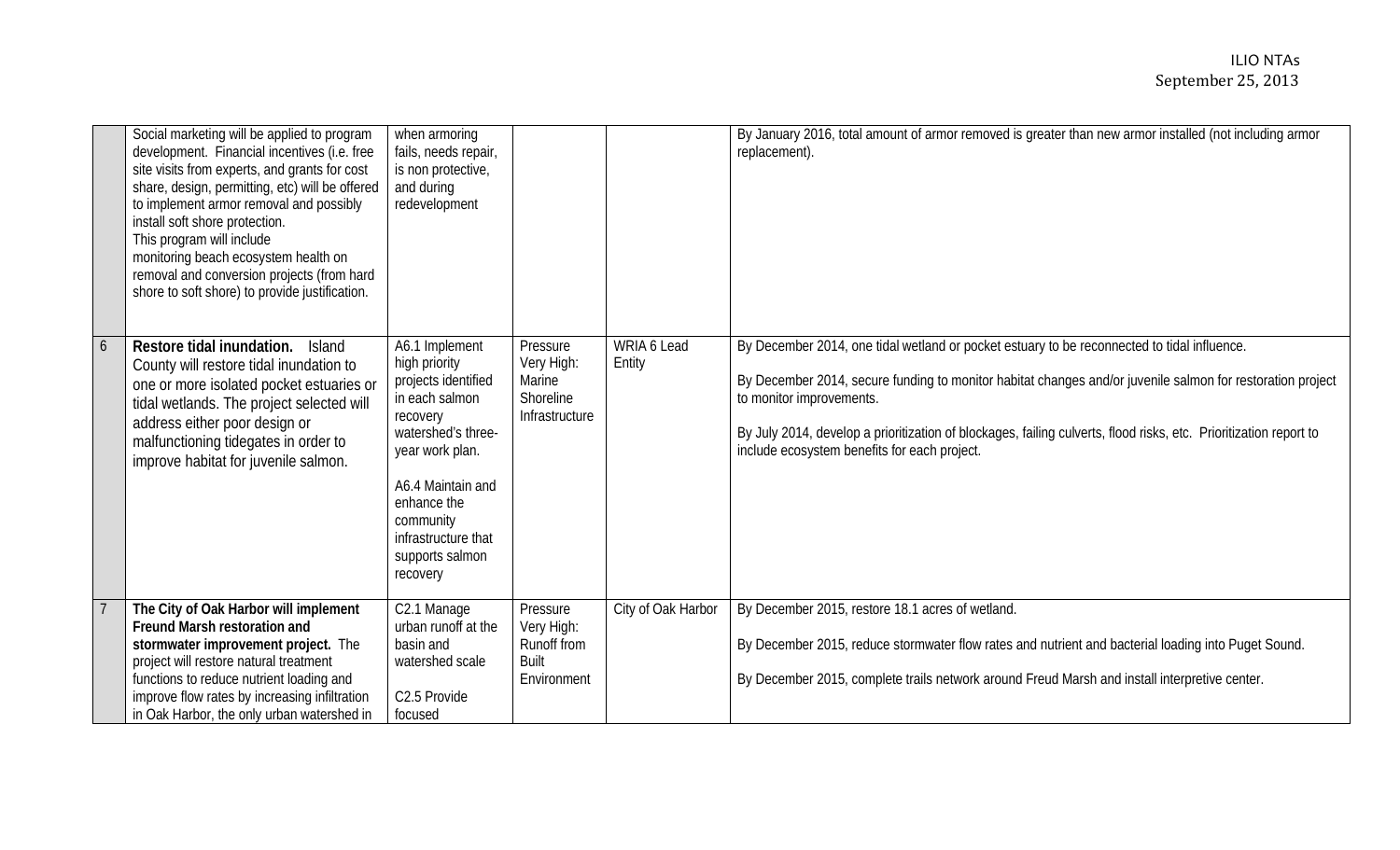|    | the County.<br>The project will complete the Freud Marsh<br>improvements including a trails network and<br>interpretive center to educate public about<br>stormwater, water quality and wetland<br>issues.                                                                                                                                                                                 | stormwater-related<br>education, training<br>and assistance                                                                                                                                              |                                                                                                          |                                                                   |                                                                                                                                                                                                                                                                     |
|----|--------------------------------------------------------------------------------------------------------------------------------------------------------------------------------------------------------------------------------------------------------------------------------------------------------------------------------------------------------------------------------------------|----------------------------------------------------------------------------------------------------------------------------------------------------------------------------------------------------------|----------------------------------------------------------------------------------------------------------|-------------------------------------------------------------------|---------------------------------------------------------------------------------------------------------------------------------------------------------------------------------------------------------------------------------------------------------------------|
| 8  | Implement a small farm water quality<br>improvement project in Ebey's Praire.<br>The project will include water quality<br>treatment technology (for example grassy<br>swales, filter strips, phytoremediation) and<br>landowner farm practices (ex. manure<br>management, filter strips) to reduce non-<br>point stormwater pollution.                                                    | C2.1 Manage<br>urban runoff at the<br>basin and<br>watershed scale                                                                                                                                       | Pressure<br>Very High:<br>Runoff from<br><b>Built</b><br>Environment<br>Pressure<br>High:<br>Agriculture | Whidbey Island<br>Conservation<br><b>District</b>                 | By December 2013, secure funding for incentive-based program to assist BMP implementation for working<br>farms.<br>By December 2015, reduce nutrient and bacteria levels in stormwater runoff.<br>By December 2015, implement five water quality BMPs in watershed. |
| 9  | Stormwater technical assistance and<br>incentive programs implementation.<br>Island County will implement a<br>stormwater retrofit program to target<br>private properties. The program will<br>include designing and conducting<br>workshops for landowners and providing<br>incentives for compliance (incentives<br>may include cost sharing for rain<br>gardens, no-cost engineering). | C1.4 Provide<br>education and<br>technical<br>assistance to<br>prevent and reduce<br>releases of<br>pollution<br>C2.5 Provide<br>focused<br>stormwater-related<br>education, training<br>and assistance. | Pressure<br>Very High:<br>Runoff from<br><b>Built</b><br>Environment                                     | Whidbey Island<br>Conservation<br><b>District</b>                 | By June 2014, implement stormwater management and low-impact development program to assist urban<br>and rural landowners (target: WICD will complete 25 low-impact plans as well as technical assistance site<br>visits as needed for stormwater management).       |
| 10 | Develop and implement a stormwater<br>monitoring Program. Island County<br>will enhance its stormwater monitoring                                                                                                                                                                                                                                                                          | C2.5 Provide<br>focused<br>stormwater-related<br>education, training                                                                                                                                     | Pressure<br>Very High:<br>Runoff from<br><b>Built</b>                                                    | <b>Island County</b><br>Department of<br><b>Natural Resources</b> | Nutrient loading during storm events at outfalls and in streams (identified in watershed prioritization).<br>Decrease in percent of 303d listed impaired waters in Island County.                                                                                   |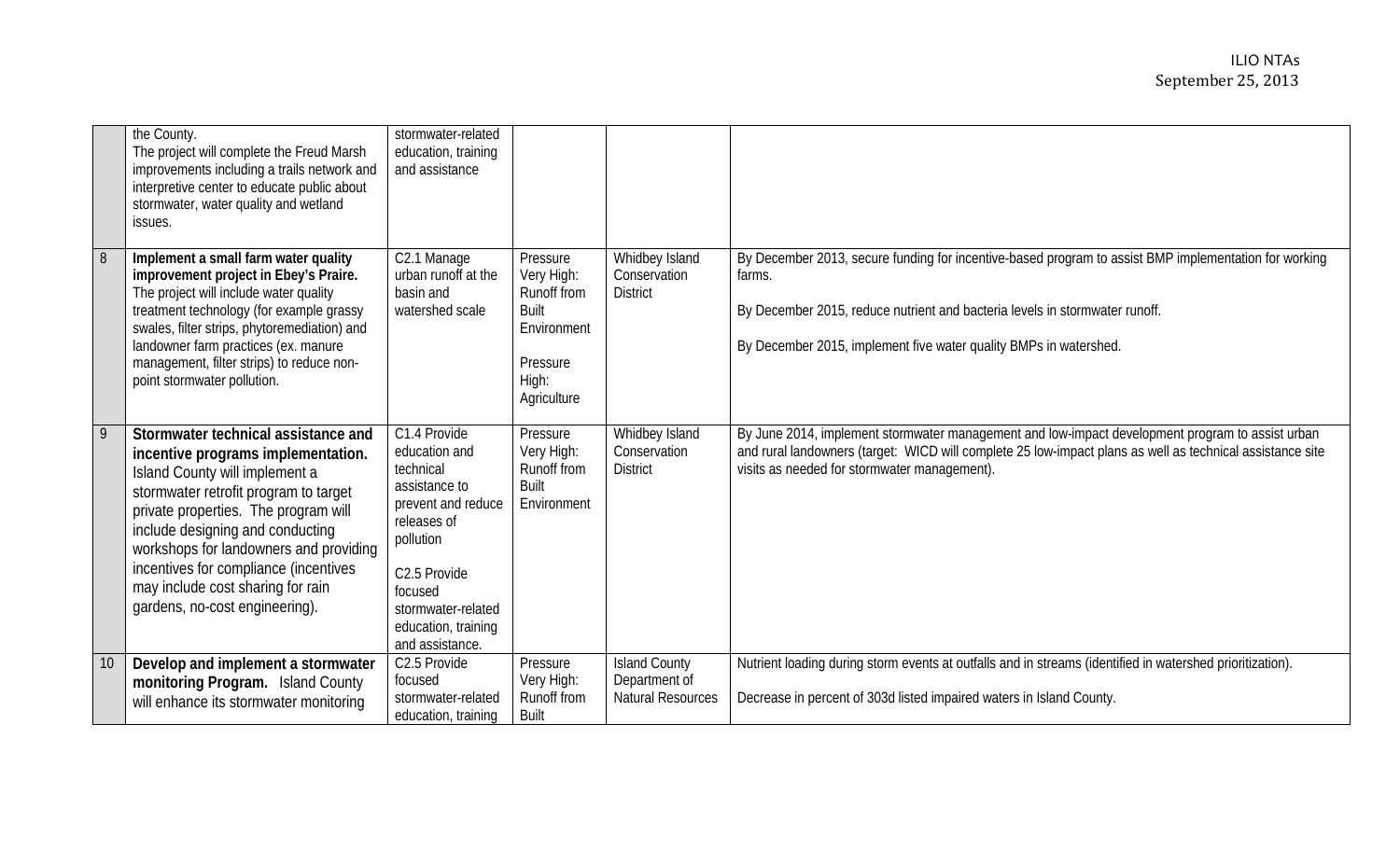|    | program to address stormwater<br>discharges from the built environment.<br>The monitoring is intended to focus<br>community attention on source<br>identification and key areas of concern.<br>Based on the monitoring data, technical<br>assistance will be provided to<br>landowners.                                             | and assistance<br>C7.1 Improve water<br>quality to prevent<br>downgrade and<br>achieve upgrades<br>of important current<br>tribal, commercial<br>and recreational<br>shellfish harvesting<br>areas.                          | Environment<br>Pressure<br>High:<br>Agriculture                                                |                                                                   | Net increase in recreational shellfish harvest area.                                                                                                                                                                                                                                                                                                                                                     |
|----|-------------------------------------------------------------------------------------------------------------------------------------------------------------------------------------------------------------------------------------------------------------------------------------------------------------------------------------|------------------------------------------------------------------------------------------------------------------------------------------------------------------------------------------------------------------------------|------------------------------------------------------------------------------------------------|-------------------------------------------------------------------|----------------------------------------------------------------------------------------------------------------------------------------------------------------------------------------------------------------------------------------------------------------------------------------------------------------------------------------------------------------------------------------------------------|
|    | Implement a noxious and invasive weed<br>eradication program.                                                                                                                                                                                                                                                                       | B5.3 Prevent and<br>rapidly respond to<br>the introduction<br>and spread of<br>terrestrial and<br>aquatic invasive<br>species.<br>B5.4 Answer key<br>invasive species<br>research questions<br>and fill information<br>gaps. | Pressure<br>High:<br>Invasive<br>Species &<br>Genes                                            | Noxious Weed<br><b>Control Board</b>                              | By December 2014, secure funding to assess invasive species in Island County.<br>By June 2015, create plan for eradication program.<br>By December 2015, increase property owner's awareness about invasive species of concern, control<br>methods for specific plants, and their legal obligations to control regulated species.<br>By December 2015, increase acreage native vegetation restoration. . |
| 12 | Identify, map and prioritize blocked and<br>failing culverts and replace 1-2 priority<br>culverts using fish-friendly passage<br>designs.<br>Fish-blocking culverts are negatively affect<br>flood risk, scouring, erosion, land slides,<br>water quality. Island County will map all<br>existing culverts noting which are blocked | A6.1 Implement<br>high priority<br>projects identified<br>in each salmon<br>recovery<br>watershed's three-<br>year work plan.                                                                                                | Pressure<br>High: Culverts<br>$(C2.3)$ Fix<br>problems<br>caused by<br>existing<br>development | <b>Island County</b><br>Department of<br><b>Natural Resources</b> | By January 2014, hire a FTE to be project manager for culvert replacement with fish-friendly passage.<br>By July 2014, develop a prioritization of blockages, failing culverts, flood risks, etc. Report to include<br>ecosystem benefits for each project.<br>By December 2015, reduce flood risk and remove fish blockage for top 2-3 prioritized culverts.                                            |